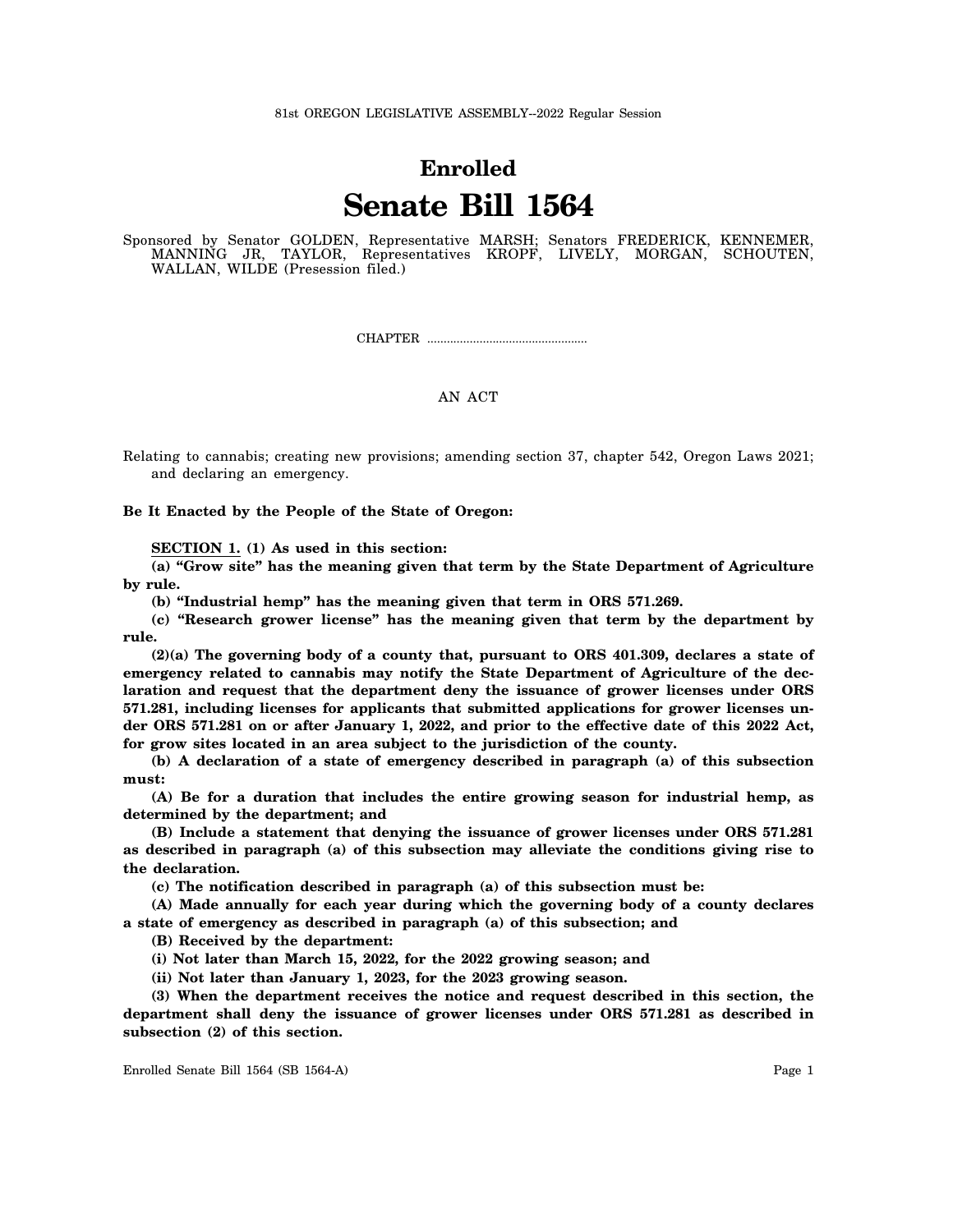**(4) Notwithstanding subsection (3) of this section, the department may issue a grower license under ORS 571.281 for a grow site located in an area subject to the jurisdiction of a county described in subsection (2) of this section if the applicant held a valid grower license or registration under ORS 571.281 during the 2020 or 2021 calendar year.**

**(5) The department may adopt rules to carry out this section.**

**(6) This section does not apply to research grower licenses.**

**SECTION 2. Section 1 of this 2022 Act is repealed on June 30, 2023.**

**SECTION 3.** Section 37, chapter 542, Oregon Laws 2021, is amended to read:

**Sec. 37.** (1) The Task Force on Cannabis-Derived Intoxicants **and Illegal Cannabis Production** is established.

(2) The task force consists of [*15*] **20** members appointed as follows:

(a) The President of the Senate shall appoint one member from among the members of the Senate;

(b) The Senate Minority Leader shall appoint one member from among the members of the Senate;

(c) The Speaker of the House of Representatives shall appoint one member from among the members of the House of Representatives;

(d) The House Minority Leader shall appoint one member from among the members of the House of Representatives; and

(e) The Governor shall appoint [*11*] **16** members as follows:

(A) One member who represents counties in this state;

(B) One member who represents cities in this state;

(C) One member who represents [*law enforcement agencies*] **sheriffs**;

(D) One member who represents industrial hemp growers registered or licensed under ORS 571.281;

(E) One member who represents industrial hemp handlers registered or licensed under ORS 571.281;

(F) The director of the Oregon State University Global Hemp Innovation Center, or a designee of the director;

(G) Two members who represent licensees, as defined in ORS [*475B.015*] **475C.009**;

(H) The Director of Agriculture, or a designee of the director;

(I) The director of the Oregon Health Authority Public Health Division, or a designee of the director; [*and*]

(J) The administrator of the Oregon Liquor [*Control*] **and Cannabis** Commission, or a designee of the administrator[*.*]**;**

**(K) One member who represents district attorneys;**

**(L) The Commissioner of the Bureau of Labor and Industries, or a designee of the commissioner;**

**(M) The Water Resources Director, or designee of the director;**

**(N) One member who represents the Department of Justice; and**

**(O) One member who represents the Department of State Police.**

(3) The task force shall consider:

(a) Changes to state law to support the regulation of intoxicating cannabis-derived products and artificially derived cannabinoids;

(b) The consolidation of administrative functions related to the regulation of cannabis;

(c) Methods to prevent sales to minors of industrial hemp commodities or products that contain intoxicating cannabinoids;

(d) Regulation to address genetic engineering of cannabis;

(e) Testing requirements and methods of enforcement of testing requirements for cannabinoids, including artificially derived cannabinoids, to protect the public health and safety;

(f) Policy changes related to interstate commerce and transportation of cannabis;

(g) Changes to state regulation of cannabis as a result of federal laws; [*and*]

Enrolled Senate Bill 1564 (SB 1564-A) Page 2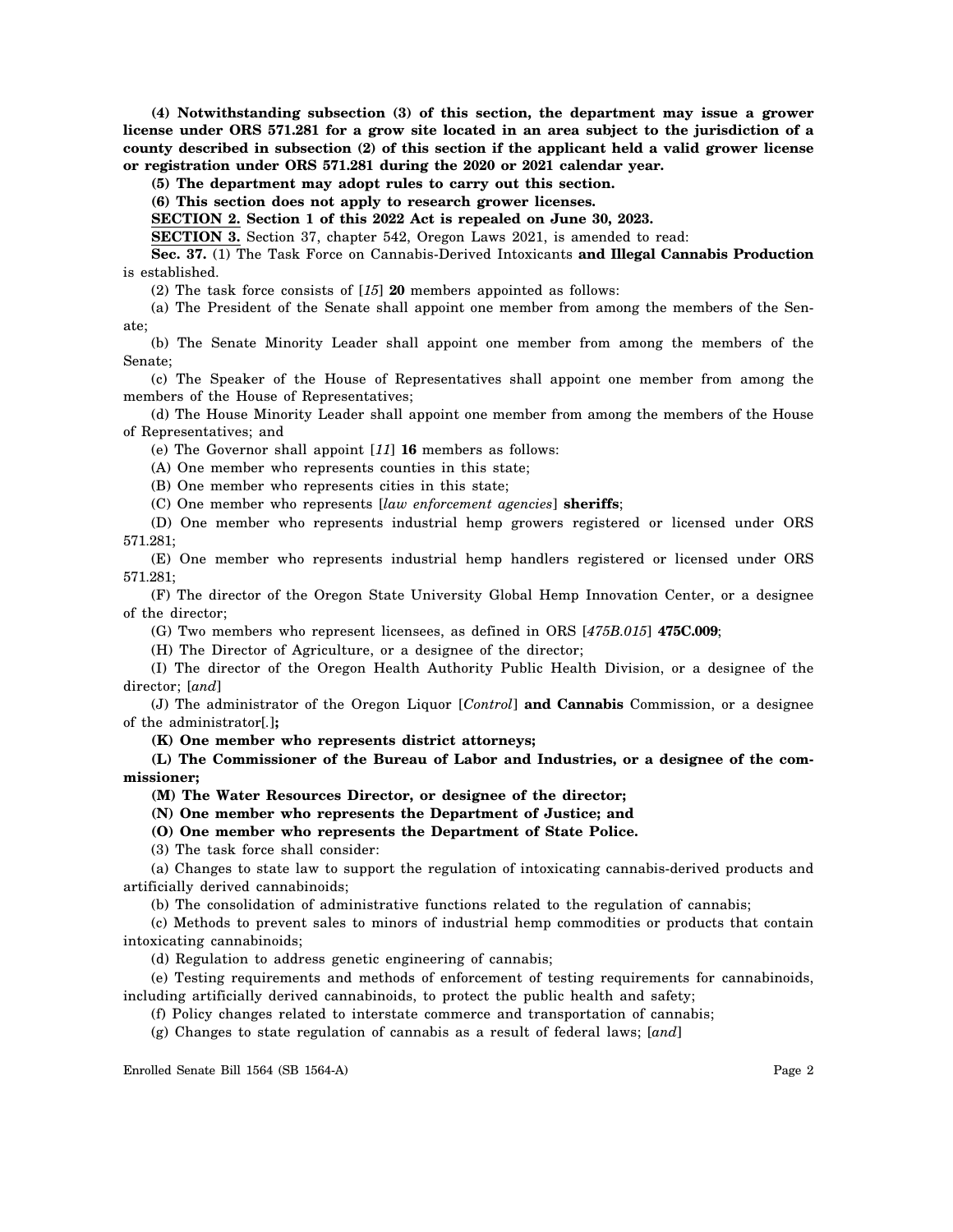**(h) Changes to state law to address labor trafficking;**

**(i) Changes to state law to address water theft and other unauthorized uses of water;**

**(j) Changes to state law relating to the processing of search warrants in order to increase efficiency;**

**(k) Optimal funding sources and structure to enable the ongoing involvement of law enforcement agencies in combatting illegal cannabis production; and**

[*(h)*] **(L)** Input from marijuana and industrial hemp industry members.

(4) A majority of the members of the task force constitutes a quorum for the transaction of business.

(5) Official action by the task force requires the approval of a majority of the members of the task force.

(6) The task force shall elect one of its members to serve as chairperson.

(7) If there is a vacancy for any cause, the appointing authority shall make an appointment to become immediately effective.

(8) The task force shall meet at times and places specified by the call of the chairperson or of a majority of the members of the task force.

(9) The task force may adopt rules necessary for the operation of the task force.

(10) Not later than June 30, 2022, the State Department of Agriculture shall report to the task force on the implementation of [*section 18 of this 2021 Act*] **ORS 571.312**.

(11)(a) The task force shall submit a report in the manner provided by ORS 192.245, and shall include initial findings and recommendations for legislation, to the interim committee of the Legislative Assembly related to economic development no later than December 31, 2021.

(b) The task force shall submit a report in the manner provided by ORS 192.245, and shall include final findings and recommendations for legislation, to the interim committee of the Legislative Assembly related to economic development no later than December 31, 2022. The report submitted under this paragraph must include a summary of the information submitted to the task force by the department under subsection (10) of this section.

(12) The Oregon Liquor [*Control*] **and Cannabis** Commission and the State Department of Agriculture, in consultation with the Oregon Health Authority**,** [*and*] the Department of Revenue, **the Water Resources Department and the Bureau of Labor and Industries,** shall provide staff support to the task force.

(13) Members of the task force who are not members of the Legislative Assembly are not entitled to compensation or reimbursement for expenses and serve as volunteers on the task force.

(14) All agencies of state government, as defined in ORS 174.111, are directed to assist the task force in the performance of the duties of the task force and, to the extent permitted by laws relating to confidentiality, to furnish information and advice the members of the task force consider necessary to perform their duties.

**SECTION 4. This 2022 Act being necessary for the immediate preservation of the public peace, health and safety, an emergency is declared to exist, and this 2022 Act takes effect on its passage.**